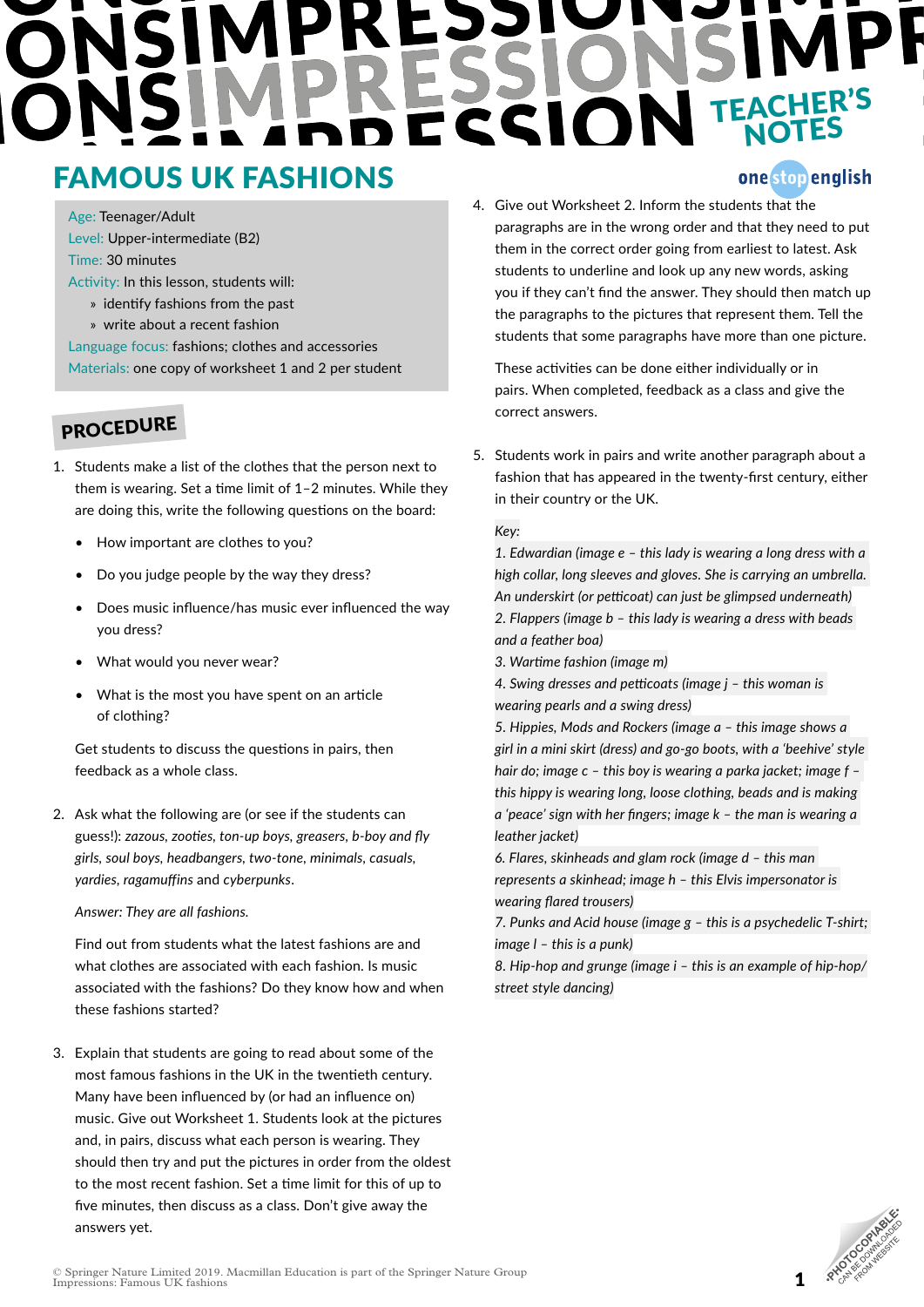#### **PF** ÖN<br>ON IM IV SI RES WORKSHEET iOI  $\overline{\mathsf{C}}$ **P**  $\mathbf{C}^+$ FAMOUS UK FASHIONS onestopenglish

### **Look at the pictures and, in pairs, discuss what each person is wearing. Which time period do you think each fashion is from?**





© Springer Nature Limited 2019. Macmillan Education is part of the Springer Nature Group Impressions: Famous UK fashions 1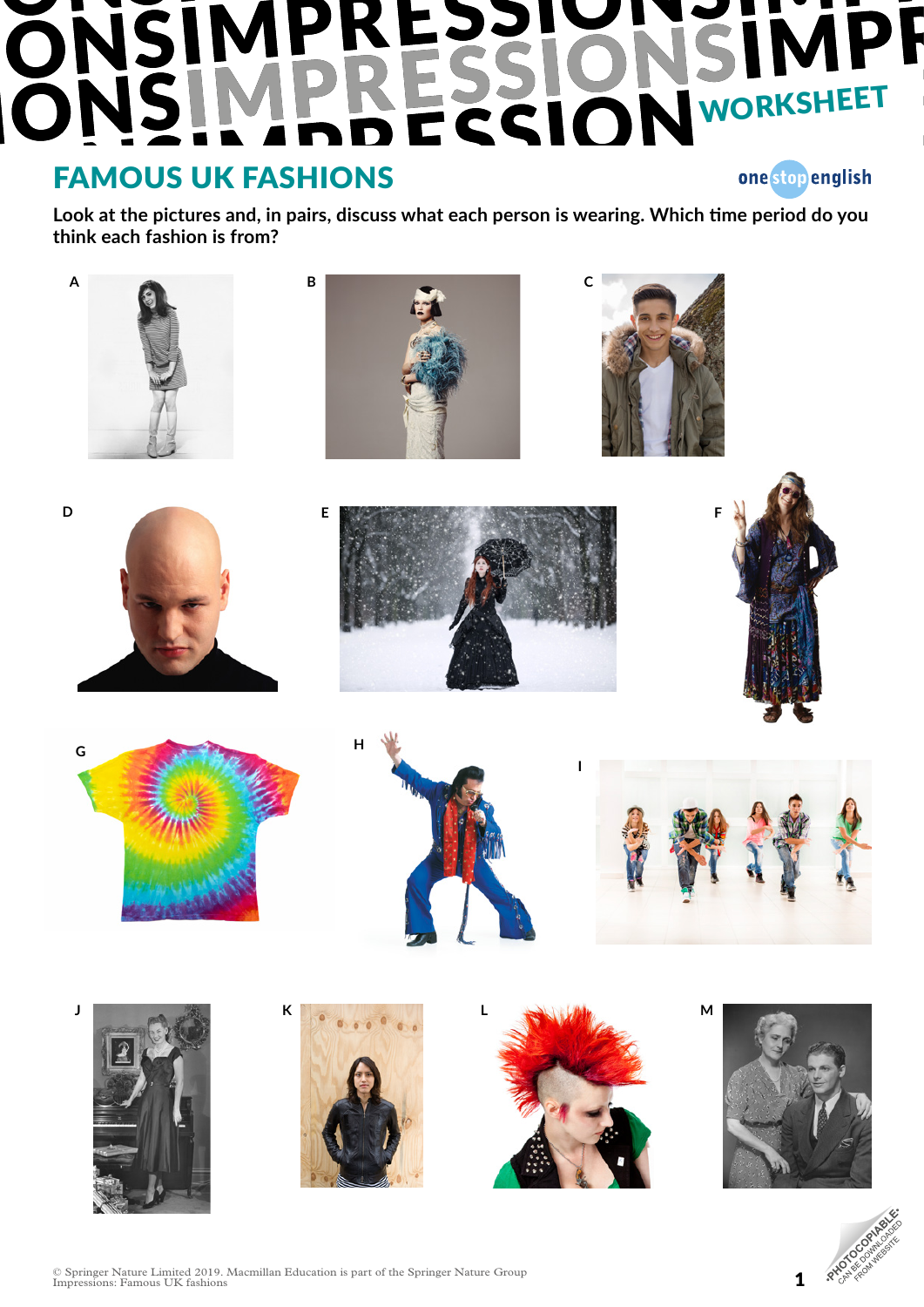# WORKSHEETFAMOUS UK FASHIONS one stop english

**The text below describes British fashions through the ages. Put the paragraphs in the correct order, from earliest fashion (1) to most recent fashion (8).**

#### \_\_\_\_\_\_\_\_ **Hippies, Mods and Rockers**

The fashion of the 1960s was heavily influenced by popular music. The 'mods' arrived in 1965–1966. Their music was ska, bluebeat (early reggae) and later the music of The Who. Mods rode scooters, had short hair and wore parka jackets. Their rivals were the 'rockers', who rode motorbikes, had long hair and wore leather jackets.

'Hippies' came to Britain in 1967 via the Beatles' *Sergeant Pepper* album. They wore long, loose flowery clothing in bright colours.

Other new fashions of this period included 'go-go' boots and very short 'mini' skirts for women, along with long hair and the 'beehive' (high) hair-do.

#### \_\_\_\_\_\_\_\_ **Flappers**

The 1920s saw looser clothing come into fashion, with shorter hemlines on skirts and dresses for women which showed more of the body. Dresses were often decorated with beads and women wore feathers in their hair or as 'boas' around their shoulders. Hairstyles were short and blunt. Sportswear for men became popular as a more informal style.

#### \_\_\_\_\_\_\_\_ **Hip-hop and grunge**

Hip-hop style came from American black street music. This was a mixture of rap, soul, reggae, combative dance music and jazz. Clothing included baggy trousers and large, loose, trainers. 'Grunge' also started in the US and originally meant not having to worry about clothes. You could wear the most ordinary clothes and you didn't have to wash your hair. This look was taken up by many teenagers and soon fashion designers started to make clothing in this style. Suddenly it was chic to look dirty.

#### \_\_\_\_\_\_\_\_ **Swing dresses and petticoats**

With the war over, clothing became bigger and brighter to match the happier mood. 'Swing' dresses with big, knee length skirts were worn over petticoats to give fullness, as were tight pencil skirts of a similar length. Women also wore 'capri' pants that were trousers that came to just below the knee. 'Twin sets' of a thin jumper and a cardigan were also popular, accessorised with a necklace of pearls.

Men continued to wear suits.

#### \_\_\_\_\_\_\_\_ **Edwardian**

The twentieth century began with the end of the Victorian era in 1901. This was followed by King Edward ruling Britain. The style remained conservative and neat, with high collars, long sleeves and long skirts. Ladies wore blouses, skirts and dresses, hats, gloves and umbrellas, while men wore suits with top hats or bowler hats or flat caps for the working class.

#### \_\_\_\_\_\_\_\_ **Flares, skin-heads and glam rock**

The reaction to this was the skinheads, who appeared in 1969. In contrast to the hippies, they had hardly any hair at all. They were angry and often violent.

In 1971–73, students emerged with glam rock. They were mostly art students, who followed the pop star David Bowie with his stars, glitter and platform shoes. The look was androgynous (neither male nor female).

'Flared' trousers which were long with ends that widened to cover people's shoes were popular for both men and women. These were often worn with high, chunky-soled 'platform' shoes.